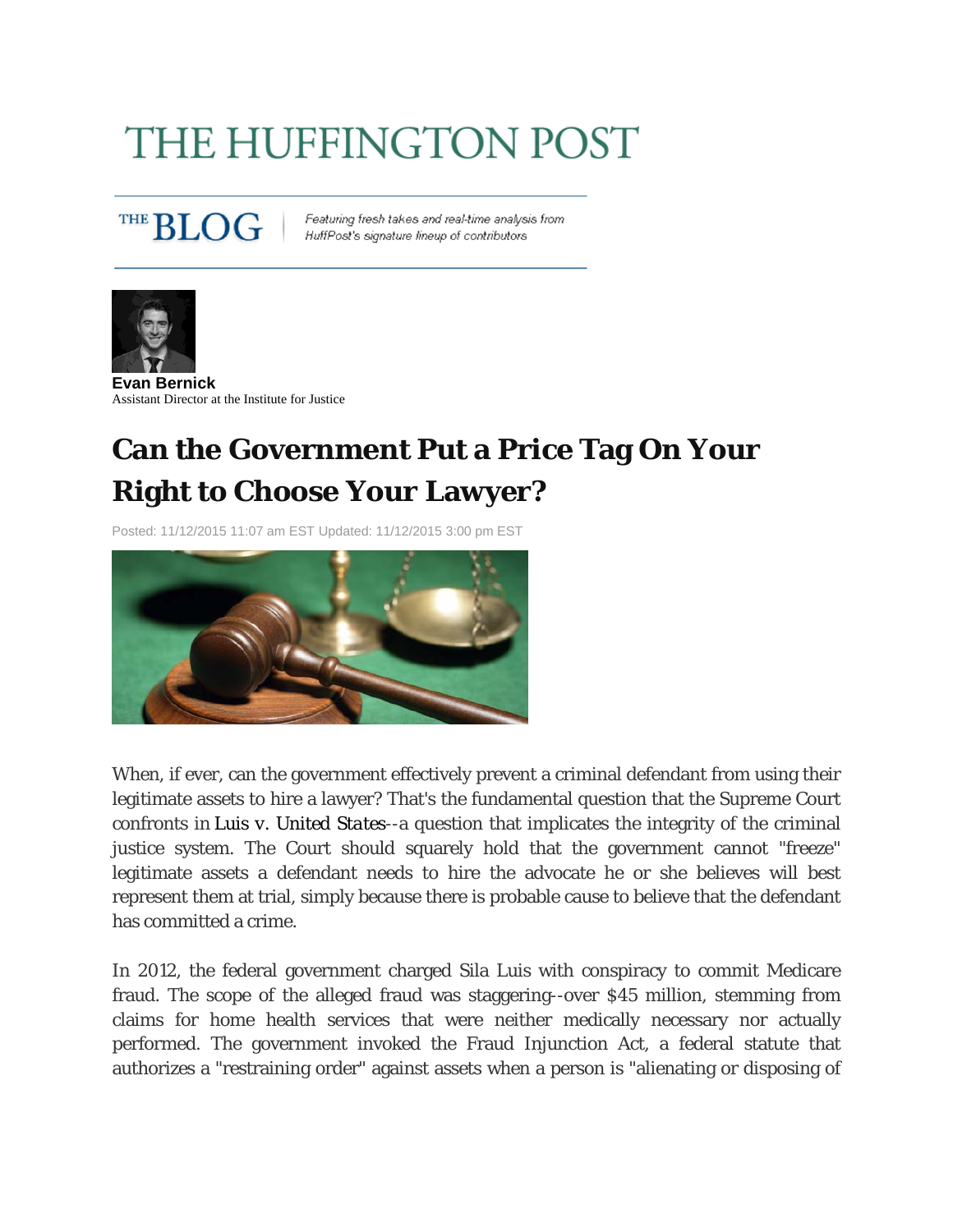property, or intends to alienate or dispose of property" that is "obtained from" or "traceable to" certain federal offenses.

In such cases,  $\S 1345(a)(2)(B)$  permits a court to prohibit the use of either tainted property "or property of equivalent value" before trial in order to ensure that sufficient assets are available to satisfy any judgment. But rather than just freeze the allegedly tainted property, the federal government asked the district court below to freeze *all* of Luis's assets, including those that were not even allegedly obtained through fraud. The district court did so.

It is highly questionable whether the Fraud injunction Act authorizes the restraint of all of Luis's assets. As an amicus brief filed by Americans for Forfeiture Reform points out, the relevant statutory provisions are written in the present tense, strongly suggesting that the statute is designed "to stop fraudulent conduct before or while it is happening."

The district court, however, concluded that Luis "has alienated or disposed of property, and unless enjoined could continue to alienate or dispose of property," without any evidence that she either was presently doing so or intended to do so in the future.

Further, to freeze Luis's property under § 1345(a)(2), the district court had to identify the property *presently held* by Luis that was "obtained from" or "traceable to" Luis's alleged fraud. The district court did not analyze Luis's current holdings. Instead, the district court focused only on the fact that Luis's alleged health care offenses "resulted in \$45 million of improper Medicare benefits being paid," and imposed a \$45 million freeze on all of her property, including \$15 million of concededly legitimate assets. True, the district court could have concluded that \$15 million was "property of equivalent value," but not without identifying the presently-held tainted property that it was equivalent *to*. Nonetheless, Luis's assets were frozen.

Luis then requested that the court release untainted assets that she could use to retain a lawyer. The request was refused. The district court's reasoning, simply stated, was that money is fungible--as an alleged bank robber is not entitled to use money that he is said to have stolen to pay his lawyer, neither should he be able to spend the bank's money and then use other money at hand to pay his lawyer.

Luis appealed the decision, arguing that she was being deprived of her Fifth Amendment right to due process of law and her Sixth Amendment right to hire the counsel of her choice. The Eleventh Circuit upheld the denial of her request, stating that Luis's arguments were foreclosed by the Supreme Court's decision in *Kaley v. United States* (2014), among other decisions. In *Kaley*, the Court held that when the government, following a grand jury indictment, restrains tainted assets needed to retain a lawyer, the Fifth and Sixth Amendments do not require a pretrial hearing at which the defendant can challenge a grand jury's finding of probable cause.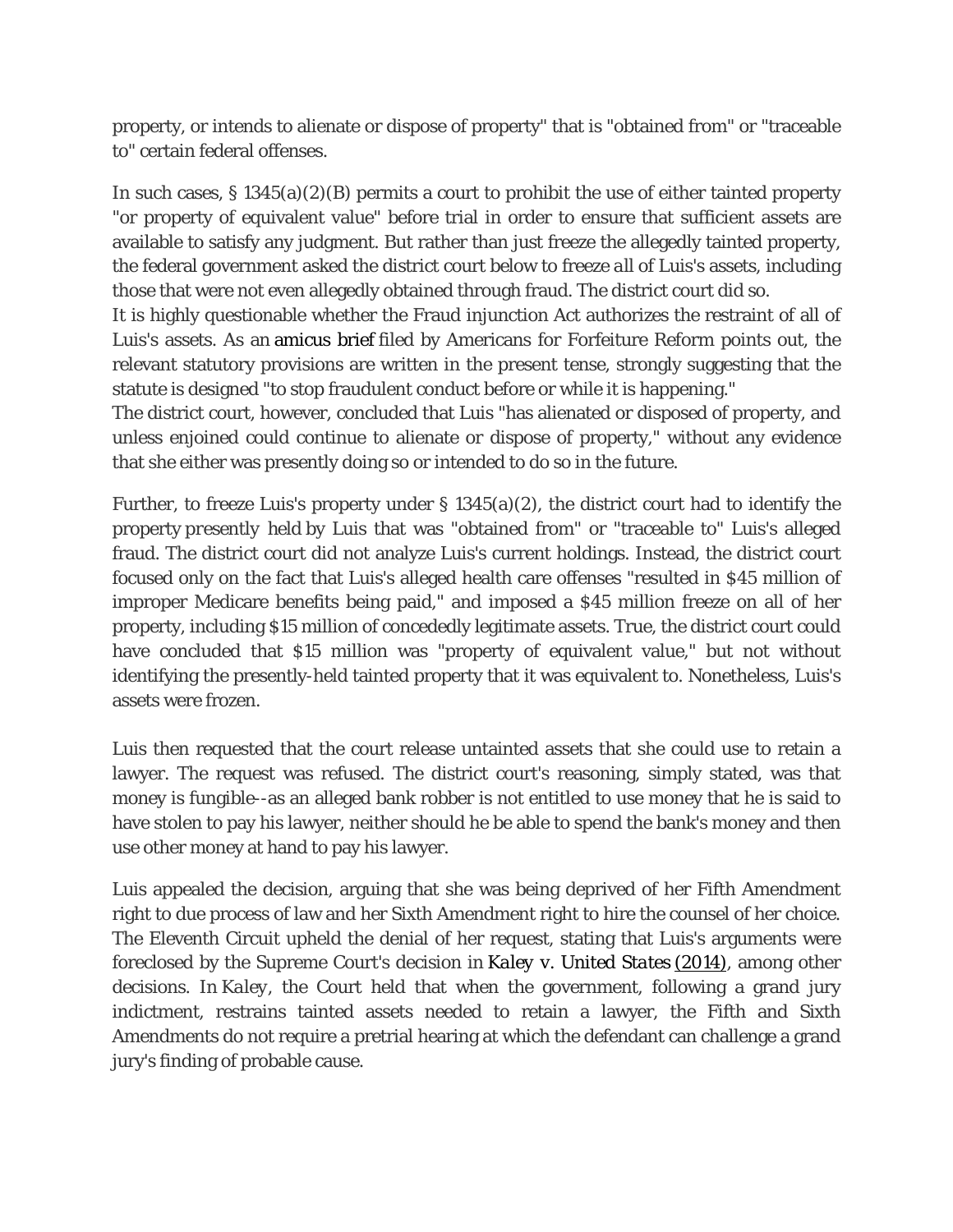The government has an undeniable interest in preventing criminal defendants from spending ill-gotten gains before a judgment can be reached and thus ensuring that victims can be compensated if the defendants are convicted. Further, the government would not be able to freeze all of Luis' assets but for the nature of the crimes she is charged with committing. Only because the government is accusing her of a \$45 million fraud did it move to impose a freeze of \$45 million.

But the fact remains that Luis has not been convicted of a crime, nor has the government's case been subjected to any meaningful adversarial testing. Luis's property was restrained on the basis of a probable cause determination--a determination supported only by a grand jury indictment and an FBI agent's declarations summarizing the unsworn, hearsay statements of eight unidentified informants who were cooperating with the government in exchange for leniency. While Luis requested a hearing in which she could cross-examine these informants, that request was denied.

What process is due under the Fifth Amendment before a presumptively innocent person's concededly "innocent" property may be thus restrained? Luis argued below that the government should bear the burden of proving its entitlement to an injunction of untainted assets beyond a reasonable doubt, the same standard of proof that will govern her criminal trial and determine whether her assets will ultimately be subject to forfeiture. In *Fort Wayne Books, Inc. v. Indiana* (1989), the Court unanimously held that the government must show more than "mere probable cause" to seize the alleged proceeds and instrumentalities of crime if the seizure chills freedom of speech. Sila Luis's interest in ensuring that she, rather than the government, controls who defends her against the government's charges is at least as compelling.

At oral argument on Tuesday, the frightening breadth of the power claimed by the government was made apparent. Justice Anthony Kennedy, addressing the Department of Justice's lawyer, Michael Dreeben, stated that "the necessary consequence of your position is that any State in the union can provide for forfeiture or a freeze--a freeze of assets pending trial in any assault and battery case, spousal abuse case, criminal negligence, date rape cases in order to make the victim whole... even if the consequences of that is that in most of those cases most people cannot afford counsel." Dreeben answered "yes." Howard Srebnick, arguing the case for Luis, seized upon this concession: "The government says quite candidly there is no line. If the fine is \$1 million, the defendant has to pony up, ante up \$1 million up front in order to exercise his right to counsel. The right to counsel of choice will have a price tag. And it is whatever the government says the maximum fine is." Given the stakes of a criminal trial and the importance of one's lawyer in preparing one's case, Srebnick might have gone a step further: One's security against wrongful conviction would in certain cases have a price tag.